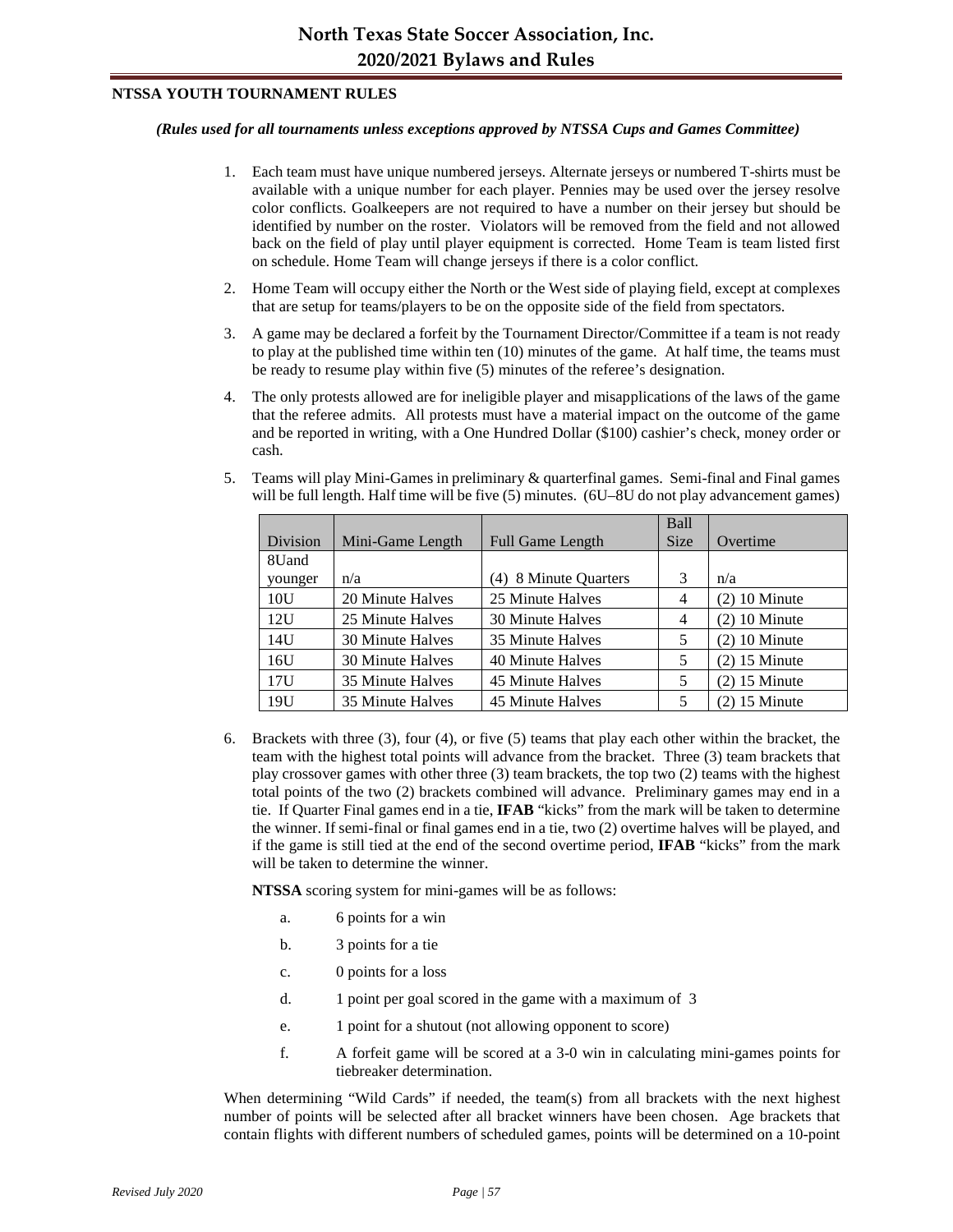system. All teams will divide points by total games scheduled in order to obtain equality with all brackets.

**NTSSA** tiebreaker system for mini-games will be as follows:

If two or more teams are tied in points after their mini-games are completed, the following tiebreaker procedures will be used to determine the team advancing:

- a. Head-to-Head game results winner will advance.
- b. Most number of "shutouts" team with most "shutouts" will advance.
- c. Goal differential team with highest goal differential against opponent will advance (maximum of five  $(5)$  goal differential). (Example: A 7-0 game = 5-0 in calculating advancement; an  $11-5$  game =  $10-5$  in calculating advancement).
- d. Fewest goals allowed team with fewest goals allowed will advance.
- e. Fewest accumulation of caution points, 1 point for yellow and 2 points for red.
- f. Kicks from the mark

These tiebreaker procedures will be applied, in order, to the teams tied in points until one team is selected for advancement. In the event of a tie involving age brackets that contain flights with different numbers of scheduled games, then the same tiebreakers are used with the exception that averaging to determine b, c, d, and e will be used.

- 7. Each team must have a minimum of seven (7) players on the field to start the game. There must be a minimum of seven (7) to continue the game. In 6U three (3) players are required, 8U three (3) players are required and 10U five (5) players are required.
- 8. There will be free substitution, with the referee's consent for youth games 10U and above at the following times:
	- A player receiving a yellow card (the player carded only)
	- Prior to a throw-in for the team in possession (the opposing team may substitute when the team in possession subs)
	- Prior to a goal kick
	- After a goal by either team
	- After an injury by either team when the referee stops the play
	- At half-time by either team
	- At the referee's discretion

In 6U through 8U, substitutions are at the end of the quarters.

- 9. Any send-offs should be reported to the Tournament Committee immediately following the game. Any player or coach sent-off (other than on account of receiving two cautions in the same game) shall automatically sit out the next played tournament game with their team (unless the send-off occurred in the last game of the tournament for that player or coach, in which case such player or coach would be required to sit out their next scheduled game played). If the send-off was for fighting, or if it is the player's second tournament send-off, the player will be suspended from the remainder of the tournament. Any player receiving three (3) cautions (yellow cards) in the tournament must sit out the next played tournament game with their team (unless the third caution occurred in the last game of the tournament for that player or coach, in which case such player or coach would be required to sit out their next scheduled game played). The **NTSSA** Cup & Games A&D Committee has the right to hold a hearing and increase the suspension at its discretion. Any player sent off must immediately report to the tournament headquarters with a manager or parent. Any coaches or spectators sent off must report immediately to the tournament headquarters.
- 10. All referee decisions are final.